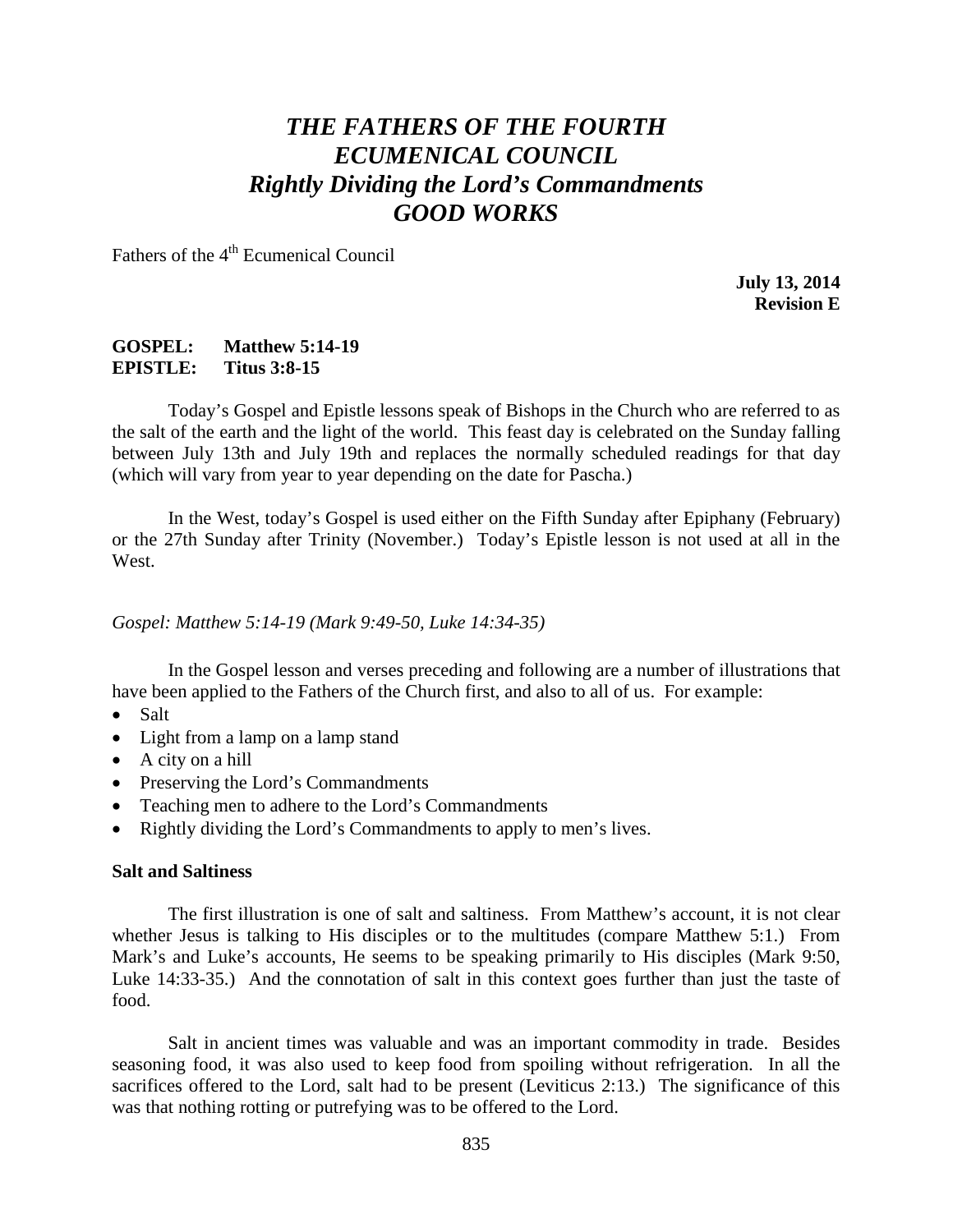Copyright  $\odot$  Mark Kern 2001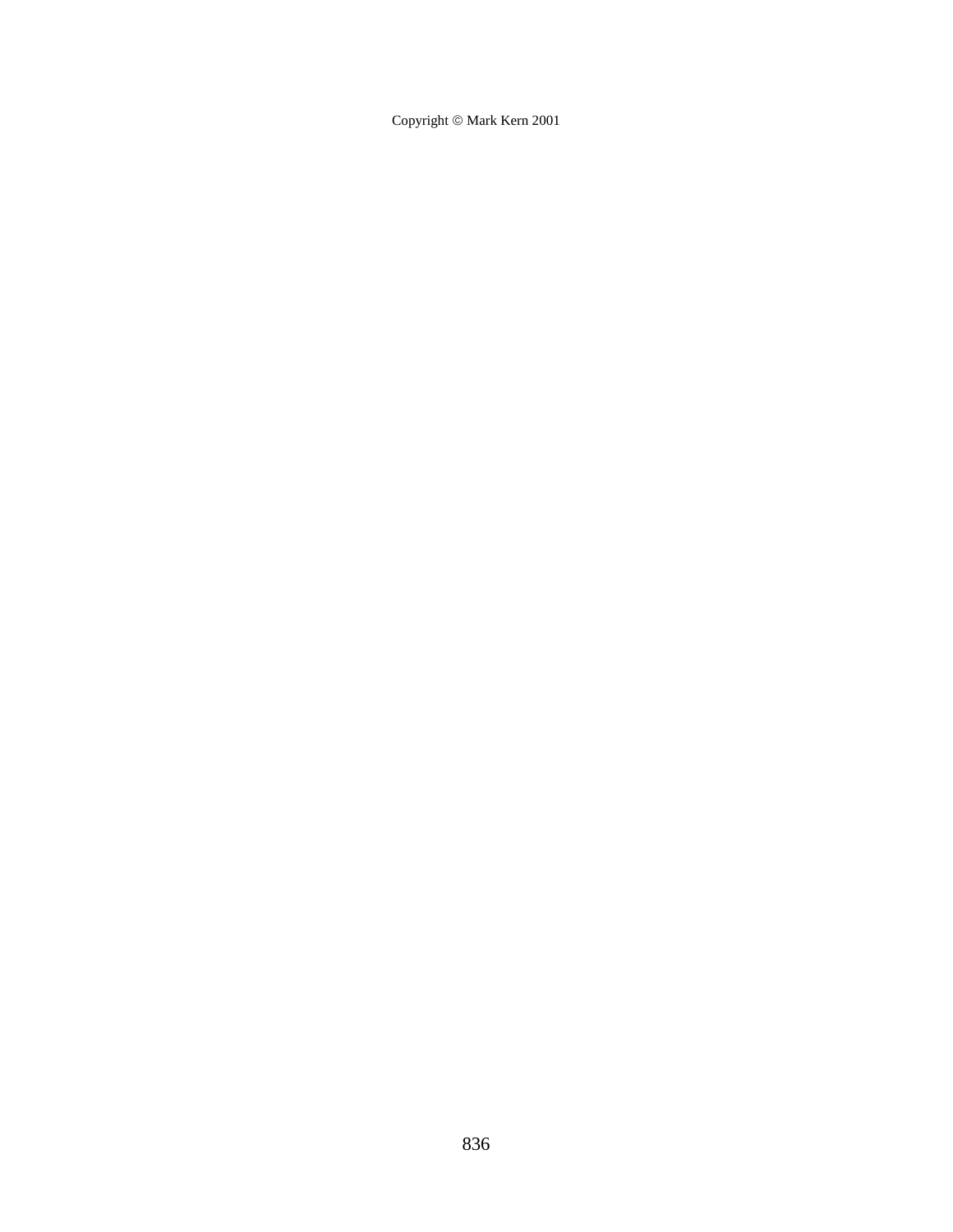The recipient of the animal sacrifices (after they were offered) and of the tithe, were the priests and Levities. They had no inheritance and owned no land like the other twelve tribes since the Lord was their inheritance (Numbers 18:20-24). The term used to describe the priests' and Levities' portion was called a "covenant of salt" (Numbers 18:19; 2 Chronicles 13:5.) In this aspect, salt took on the implication of unbending truthfulness and lack of corruption.

In our Gospel lesson, this has strong implications, especially as applied to the Fathers of the Church. Matthew 5:13 reads literally, "You are the salt of the earth; but if the salt becomes foolish (or moronic), by what shall it be salted? It has no longer strength for anything but to be thrown out and be trampled underfoot by men." From the context as applied to Jesus' disciples (and their followers as the pillars of the Faith), this verse has strong things to say regarding the Fathers of the Church.

John Chrysostom (4th Century) commented on this exchange between the Lord and His disciples as follows:

"Think not then,' He says, 'that you are drawn on to ordinary conflicts, or that for some small matters you are to give account. You are the salt of the earth. When then? Did they restore the decayed? By no means; for neither is it possible to do any good to that which is already spoiled, by sprinkling it with salt. This therefore they did not. But rather, what things had been before restored, and committed to their charge, and freed from that ill savor, these they then salted, maintaining and preserving them in that freshness, which they had received of the Lord. For that men should be set free from the rottenness of their sins was the good work of Christ; but their not returning to it again any more was the object of these men's diligence and travail. See how by degrees He indicates their superiority to the very prophets? In that He says they are teachers, not of Palestine, but of the whole world?" (Homily xv on Matthew 5.)

If the Fathers of the Church (both in ancient times and in the present times) adhere to unbending truthfulness and are morally straight, the whole earth will tend in that direction also. If they don't, they're worse than useless. Salt that's thrown out can't be put where anything is growing (Luke 14:35) because it alters the pH of the soil (acid/alkali balance) and inhibits growth. (That's why crops can't be irrigated with sea water.) The only place to put it is on roads or paths where nothing is supposed to grow.

Chrysostom continues:

"Be not then impatient, as though my sayings were too burdensome. For while it is possible for others who have lost their savor to return by your means, you, if you should come to this, will with yourselves destroy others also. So that in proportion as the matters are great, which you have put into your hands, you need so much the greater diligence. For other men, though they fall never so often, may possibly obtain indulgence: but the teacher, should this happen to him, is deprived of all excuse, and will suffer the most extreme vengeance. Thus, lest at the words, 'when they shall revile you, and persecute you, and say all manner of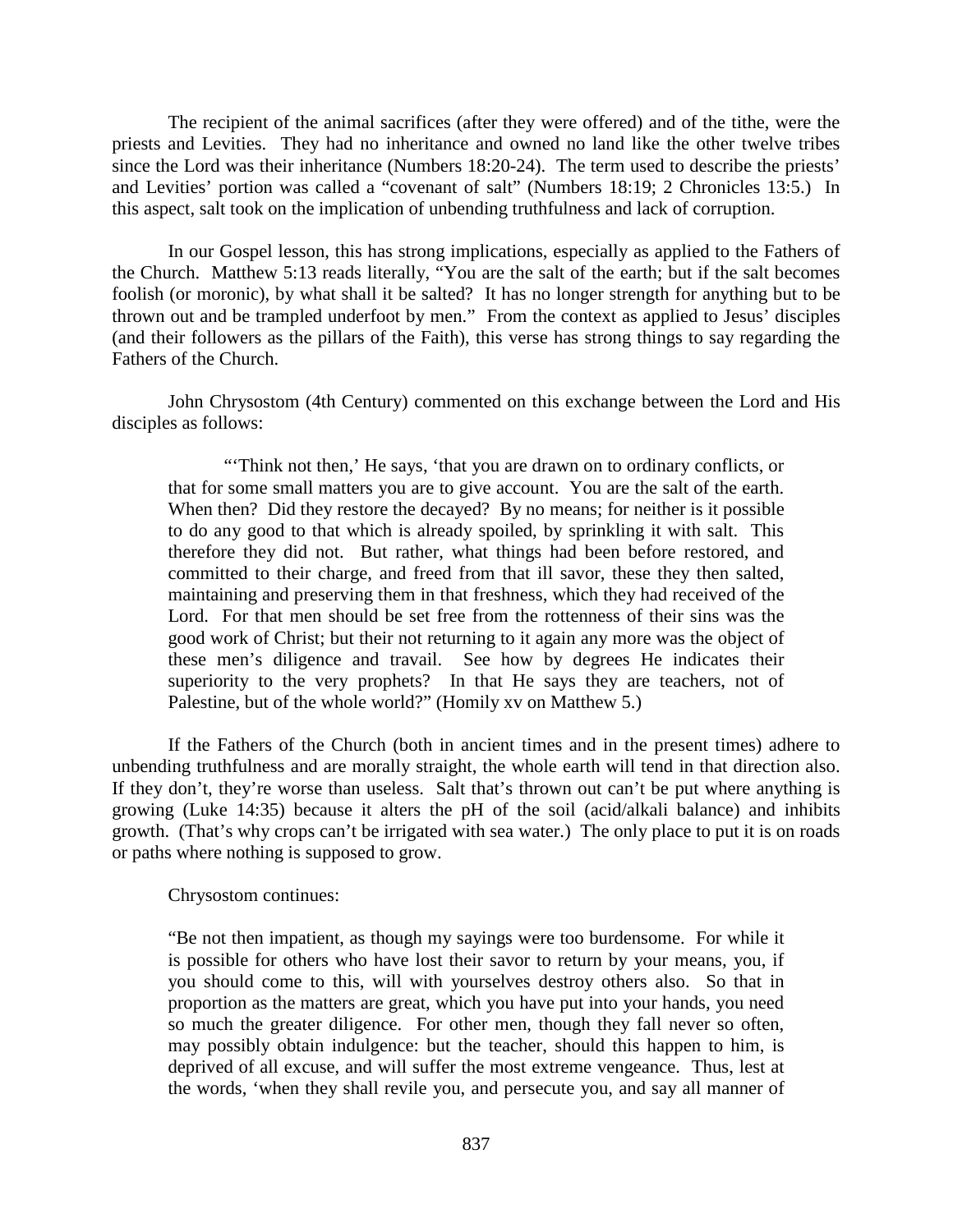evil against you,' they should be too timid to go forth: He tells them, 'unless you are prepared to combat with all this, you have been chosen in vain.' For it is not an evil report that you should fear, but lest you should prove partners in hypocrisy. For then, 'You will lose your savor, and be trodden under foot': but if you continue sharply to brace them up, and then are evil spoken of, rejoice; for this is the very use of salt, to sting the corrupt, and make them smart. And so their censure follows of course, in no way harming you, but rather testifying your firmness. But if through fear of it you give up the earnestness that becomes you, you will have to suffer much more grievously, being both evil spoken of, and despised by all. For this is the meaning of trodden under foot." (Ibid.)

#### **The Light of the World**

The Gospel lesson continues on this theme to indicate that the salt of the earth is also the light of the world. One doesn't light a lamp (i.e. an oil burning lamp) and put it under a basket; one puts it on a lamp stand. In Revelation 1:11-20 the seven Churches in Asia to whom the Apostle John addressed chapters 2 and 3 are referred to as seven lamp stands. They were the light of that part of the world. Yet they each had something that they needed to repent of and correct. And if they didn't do so, John said that their lamp stand would be removed from its place (Revelation 2:5.) These are the things that the Fathers of the First Six Ecumenical Councils were very much involved with as were the fathers of the Church to date. Chrysostom pointed out that they were to be the light of the world; not of one nation, not of twenty states, but of the whole inhabited earth. (Ibid.)

A lamp set on a lamp stand, like a thriving Church in its own region of the world, is a city set on a hill (Matthew 5:14.) It's not easy to hide a thriving Church because people see their good works and glorify our Father in Heaven (Matthew 5:16.) Chrysostom wrote:

"Again, by these words He trains them to strictness of life, teaching them to be earnest in their endeavors, as set before the eyes of all men, and contending in the midst of the amphitheater of the world. 'For look not to this,' He saith, 'that we are now sitting here, that we are in a small portion of one corner. For you shall be as conspicuous to all as a city set on the ridge of a hill, as a candle in a house on the candlestick, giving light' ". (Ibid.)

#### **Rightly Dividing the Lord's Commandments**

On the 2nd and 3rd Sundays after Pentecost we saw a pattern focusing on the basics of the Christian Faith. One common thread on those Sundays was the Lord's Commandment (called the Greatest Commandment) which was, "Love the Lord your God with all your heart, soul and strength and your neighbor as yourself". This was used as a creed in the 1st Century Synagogue worship, is fundamental to the Old Testament Law (Deuteronomy 6:5; Leviticus 19:18) and on this simple commandment hang all the Law and the Prophets (Matthew 22:36-40). The Ten Commandments, today's Gospel lesson and the rest of Matthew 5 represent further detailing of the implications of the Greatest Commandment. As Matthew 5:17-18 states, the Greatest Commandment (and the Ten Commandments) has not been tossed overboard just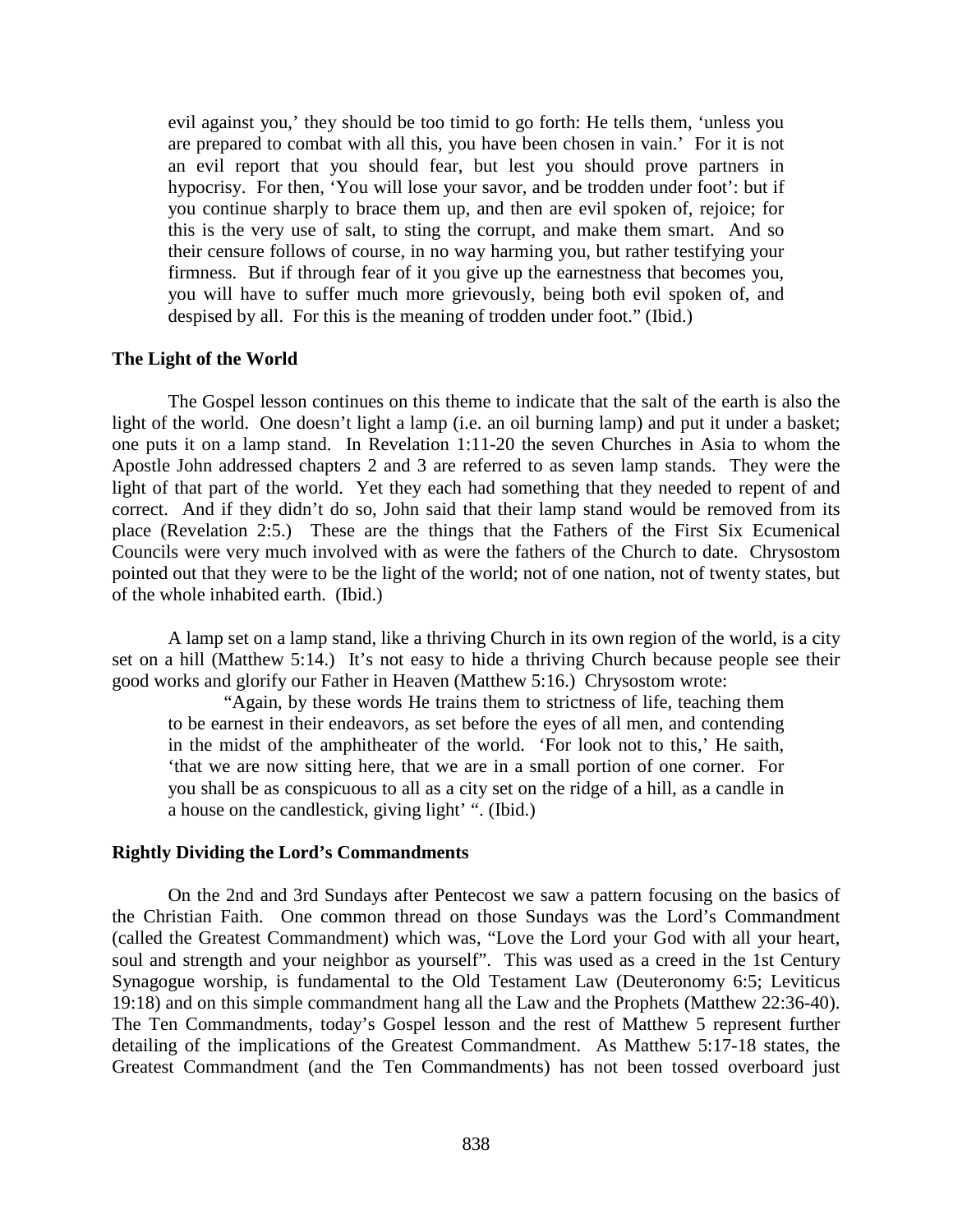because we've received Grace and the Holy Spirit (compare Romans 6:15ff). Instead, it has been clarified.

All this aptly applies to the Fathers of the Church, since they are the ones that are charged with preserving, teaching and rightly dividing the Lord's Commandments. "Whoever adheres to these commandments and teaches them shall be called great in the Kingdom of Heaven" (Matthew 5:19).

John Chrysostom compared the Beatitudes of Matthew 5:3-12 with the rightly divided commandments of Matthew 5:17-48. These are listed side by side in Table I. The general theme is that the Beatitudes address the rewards for those who do right while the commandments address the punishments for those who neglect or set aside the Lord's commandments.

The Twelve Apostles and the Church Fathers have had to continue rightly dividing the Lord's commandments ever since. For example, at the Council of Jerusalem, they had to rightly divide the Word of God being revealed to the Gentiles. Obviously some changes were needed once Israel ceased to exist as a sovereign nation - which the Lord knew was coming. Also, once He, as the Lamb of God, was offered as the perfect sacrifice once for all, some changes in Mosaic Law rituals were needed also. The way this breaks down is thus: we do not quit offering sacrifices; it just takes different forms. For example, we offer the sacrifice of praise to God, that is the fruit of our lips (Hebrews 13:15). And we present our own bodies as a living sacrifice similar to the whole burnt offering (Romans 12:1). The Epistle lesson for the 6th Sunday after Pentecost goes into this in more detail.

| TABLE I |                                       |  |
|---------|---------------------------------------|--|
|         | <b>BEATITUDES VERSUS COMMANDMENTS</b> |  |
|         | (from Matthew 5)                      |  |

| <b>BEATITUDE</b>                                             | <b>COMMANDMENT</b>                               |
|--------------------------------------------------------------|--------------------------------------------------|
|                                                              |                                                  |
| Blessed are poor in spirit $(v.3)$ ; i.e., the humble        | Do not murder; do not be angry $(vv.21,22)$      |
| Blessed are the meek $(v.5)$                                 | Do not (arrogantly) call brother a fool $(v.22)$ |
| Blessed are those who hunger $\&$ thirst after               | Love enemies; do to others what you want         |
| righteousness $(v.6)$                                        | them to do to you $(vv.38-48)$                   |
| Blessed are the merciful $(v.7)$ , where "mercies"           | Do not lay up treasure on earth $(6.19)$ ; one   |
| sometimes translated "alms" (Acts 24:17)                     | cannot serve God and mammon (6:24)               |
| Blessed are the pure in heart $(v.8)$                        | Do not commit adultery; do not lust (vv.27-32)   |
| Blessed are the peacemakers $(v.9)$                          | Be reconciled quickly, agree<br>with<br>your     |
|                                                              | adversary $(vv.23-26)$                           |
| <b>Blessed</b><br>reviled<br>the<br>persecuted<br>and<br>are | Enter by the narrow gate; avoid the broad way    |
| $(vv.10,11)$ . Blessed are those who mourn $(v.4)$           | that leads to destruction $(7:13-14)$            |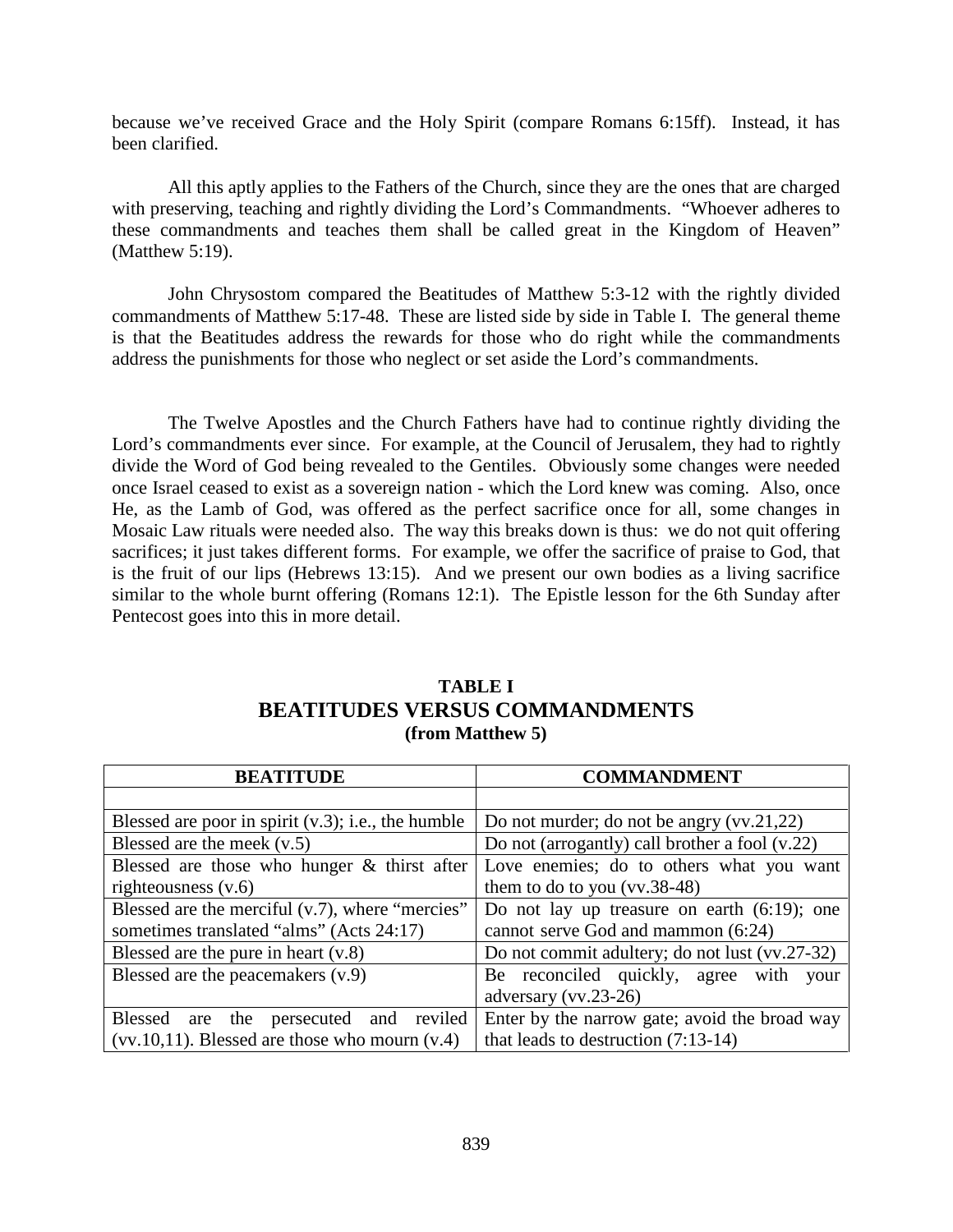In Matthew 5, the Lord gave examples on how the Mosaic Law should be "rightly divided"; these are summarized in Table II: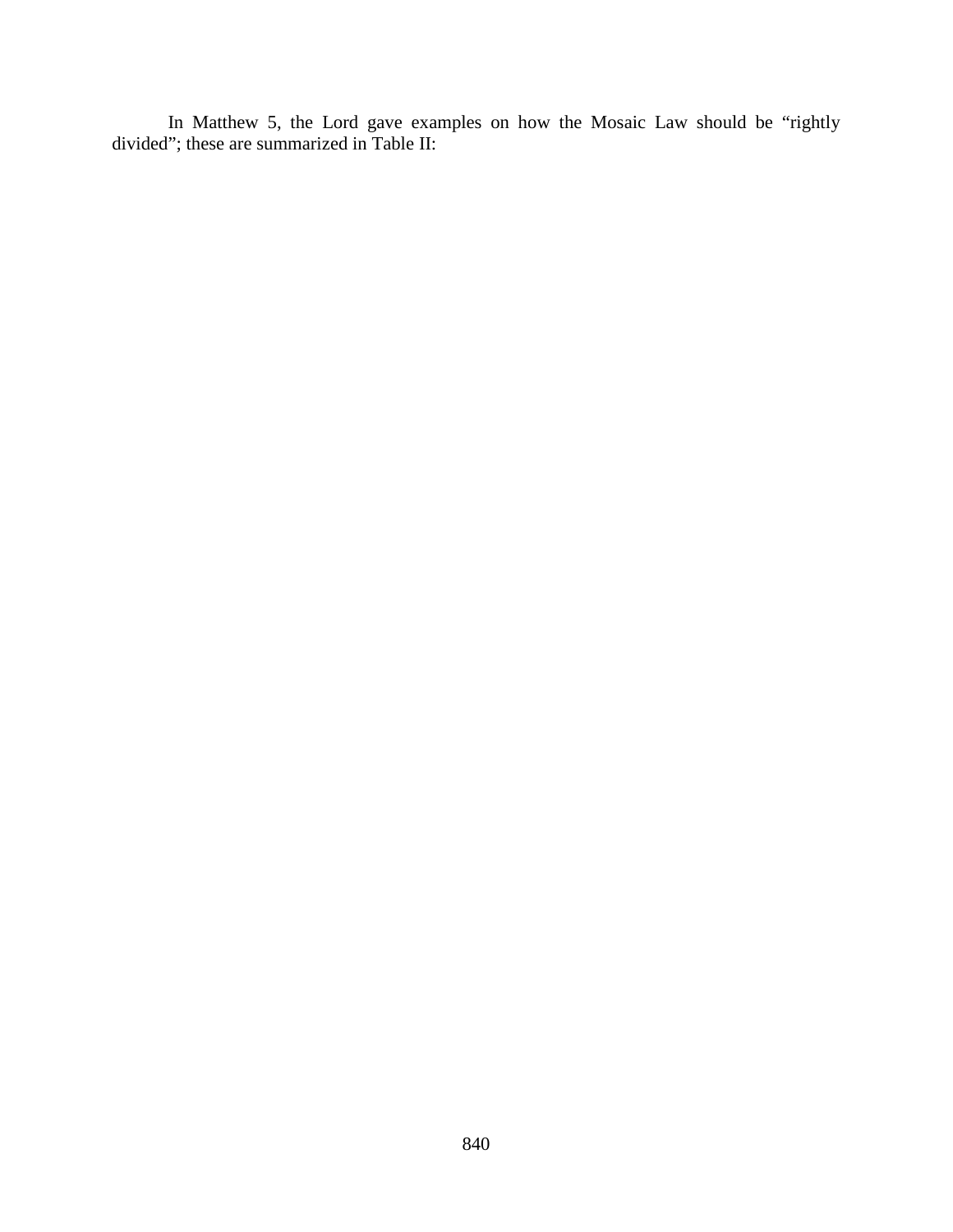## **TABLE II THE MOSAIC LAW - RIGHTLY DIVIDED**

| <b>COMMANDMENT</b>                | <b>RIGHTLY DIVIDED</b>                                        |
|-----------------------------------|---------------------------------------------------------------|
|                                   |                                                               |
| Do not murder                     | Anger at or ridicule of one's brother or refusal to reconcile |
| (6th of 10 Commandments)          | is equivalent to murder (Matthew 5:21-26)                     |
| Do not commit adultery            | Lust of the eyes and divorcing one's spouse is equivalent to  |
| (7th of 10 Commandments)          | adultery (Matthew 5:27-53)                                    |
| Do not lie under oath             | Do not lie at all; oaths are irrelevant (Matthew 5:33-37;     |
| (9th of 10 Commandments)          | James $5:12$                                                  |
| Just recompense for various evils | Do not resist an evil person but be generous to him           |
| (eye for eye, etc.)               | (Matthew 5:38-42)                                             |
| Hate and maintain distance from   | Love your enemies and bless those who curse you               |
| treacherous arch-enemies that     | (Matthew 5:43-48)                                             |
| persecuted Israel                 |                                                               |

Each of the above expansions or clarifications of the Law leads one in the direction of loving the Lord our God with all our heart, soul and strength and our neighbor as ourselves. Looking at each of these in more detail:

**Murder:** Most Christians today would agree that it's wrong to murder, to commit adultery and to lie under oath. Except for adultery, there's even civil penalties for doing so. But few Christians today understand that refusal to reconcile with one's brother is akin to murder. This is why the Fathers of the Church set up the Embrace of Peace before the Lord's Supper to guard against this.

**Adultery:** Similarly with adultery, which is so common place today. Many Christians today have great difficulty guarding their hearts against the lust broadcast by the media. To counter this, the Church Fathers encourage us to fast with the eyes as well as the stomach at the various Church fasts. [See Gospel lesson for the 3rd Sunday after Pentecost which speaks of the eye as the lamp of the body.]

**An Eye for an Eye:** The aspects of the Mosaic Law referred to in Matthew 5:38-48 applied largely to Israel as a nation, but came to be used in personal relations also. For example, the expression "eye for an eye, tooth for a tooth" referred to Old Testament justice and appears three times in the Pentateuch:

| Innocent bystanders     | If a pregnant woman was injured by two men fighting, the one who        |
|-------------------------|-------------------------------------------------------------------------|
| Exodus 21:22-25         | caused the injury was penalized according to her injury or her child's  |
|                         | injury.                                                                 |
| Injuring one's neighbor | A man who maliciously injured his neighbor was penalized by the         |
| Leviticus $24:19-30$    | same wounds.                                                            |
| False witnesses         | If a man falsely accused his neighbor of a crime, the penalty he sought |
| Deuteronomy 19:16-21    | for his neighbor was applied to the accuser.                            |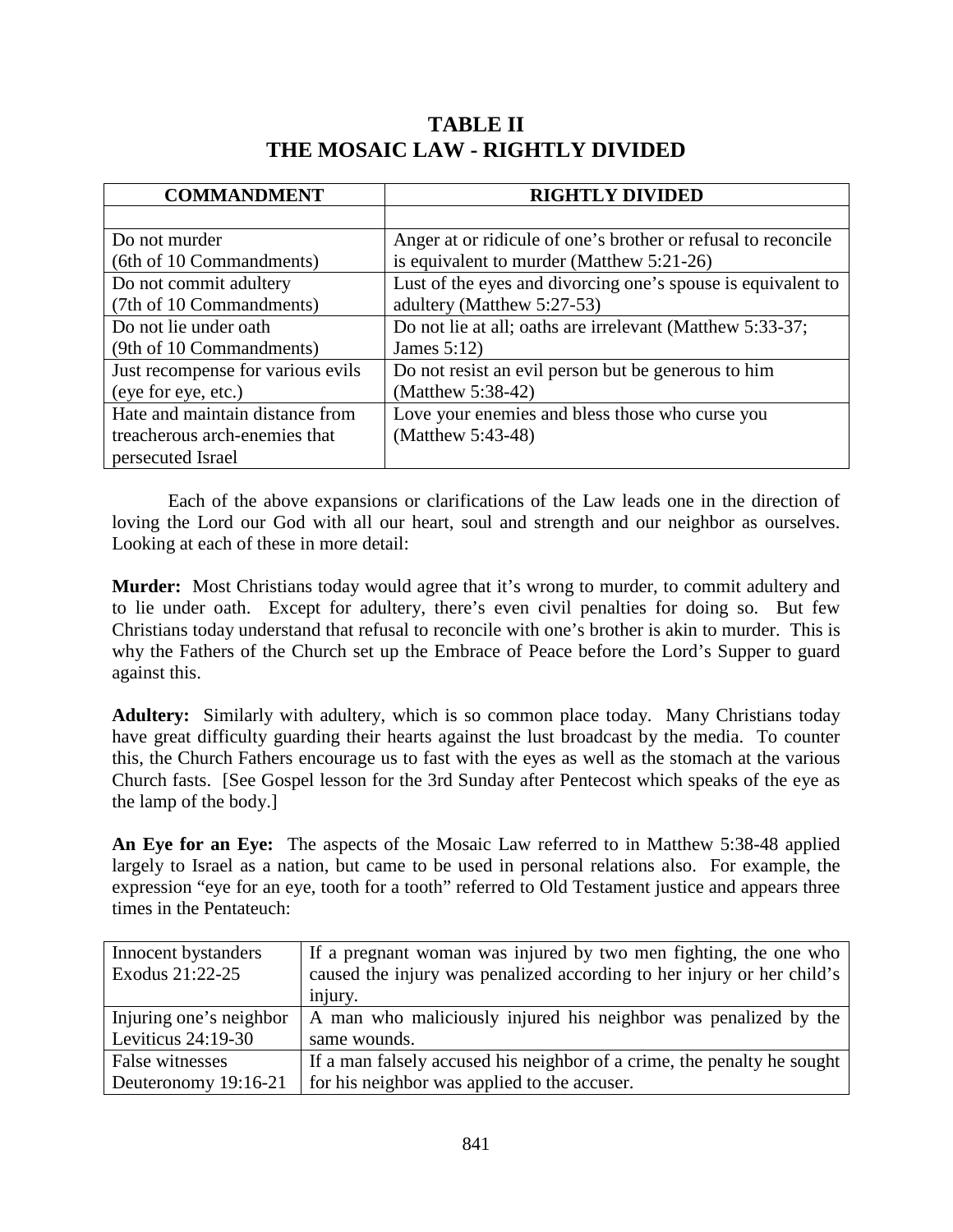These are not necessarily bad laws, but they are impractical to enforce if Israel doesn't exist as a nation.

**Arch-Enemies:** Similarly with regard to the treacherous arch-enemies of Israel: Ammon and Moab (Deuteronomy 23:3-6). These two countries derived from Lot through incest with his two daughters (Genesis 19:30-38) and they had hired the Prophet Baalam to curse Israel in the wilderness. Not to be treated the same were Edom (descendants of Esau) because he was a brother and Egypt because Israel was an alien in his land (Deuteronomy 23:7-8). This also does not apply if Israel doesn't exist as a nation.

However, the Church has become the Israel of God (Galatians 6:16). Paul spoke about how he and those Apostles with him were always carrying about in their bodies the dying of Jesus (2 Corinthians 4:10). They were afflicted, persecuted, struck down, etc., such that their being delivered over to death worked life in the Church (2 Corinthians 4:9-12). Matthew 5:38- 48 says the same thing, and this has especially applied to the Fathers of the Church over the last 2000 years. In the Orthodox lectionary, this subject is taken up during the year three times: at the Adoration of the Cross (3rd Sunday in Lent); on the 1st Sunday after Pentecost (i.e. the Sunday of All Saints), and at the Exaltation of the Cross (September). The theme all three times revolves around the Lord's Commandment to take up our cross and follow Him (Mark 8:34-9:1; 1 Corinthians 1:17-18).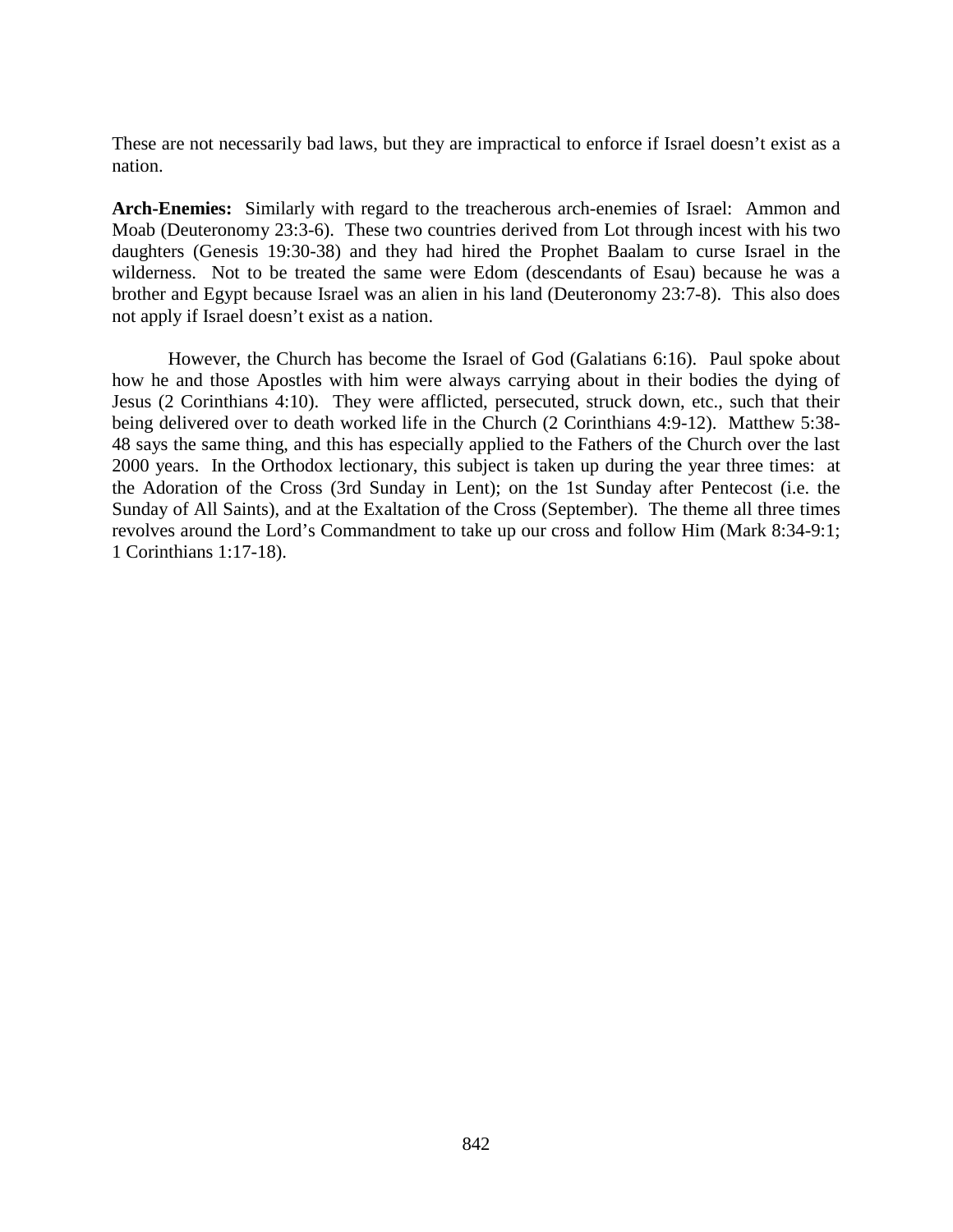## *GOOD WORKS*

**July 13, 2014 Revision E**

#### *Epistle: Titus 3:8-15*

This Epistle lesson is also used for the Sunday in mid October commemorating the Fathers of the Seventh Ecumenical Council. However, this reading is not used at all in the Western lectionary.

#### **Background: Titus, Bishop of Crete**

Paul wrote to Titus in about 64 AD shortly after his (Paul's) release from house-arrest in Rome. Acts 28 concludes with Paul under house-arrest in about 62 AD, so this letter post dates Acts. Following his release, Paul traveled a lot. One place he stopped was in Spain to visit the Churches started by James the son of Zebedee and others. Paul had wanted to visit Spain since 55 AD when he wrote Romans (Romans 15:28) and probably went there first after his release. After visiting Spain, Paul left Titus in Crete as Bishop (Titus 1:5-7) and Timothy in Ephesus as Bishop (1 Timothy 1:3) and was currently spending the winter in Nicopolis of Macedonia (Titus 3:12). Artemas, Tychicas, Zenas and Apollos (referred to in the Epistle lesson) are all members of the Seventy Lesser Apostles who had been sent out two by two by Jesus (Luke 10:1-24) and who had also worked with Paul. Titus and Timothy were also members of the Seventy.

As Bishop of Crete, Titus was one of the First Century Church Fathers and was encouraged by Paul to affirm constantly (v.8) that those who have believed should be careful to maintain good works (vv.8,14), to meet urgent needs. Titus ran into opposition, especially from Jews living on Crete (Titus 1:10-14). Thus, the good works Titus was overseeing would have the effect of "loving his enemies, blessing those who curse him and persecute him" (Matthew 5:44). But there is more involved than just this.

#### **Good Works Benefit the Doer**

John Chrysostom pointed out that Paul seemed more concerned for Titus and his fellow bishops on Crete that they maintain good works than for the poor who would be the recipient of their kindnesses. If the poor were maintained by others, this would be of no benefit to them because they would remain unfruitful (Homily VI on Titus). To illustrate this, Chrysostom used four examples, summarized as follows:

**First:** Christ, who fed 5,000 men with five loaves and 4,000 with seven loaves, could He not have supported Himself and His disciples? But it was the women who followed Him and ministered to Him (Mark 15:41) who supported Him out of their possessions (Luke 8:3). This was to teach us from the beginning that He is concerned for those who do good.

Copyright © Mark Kern 2001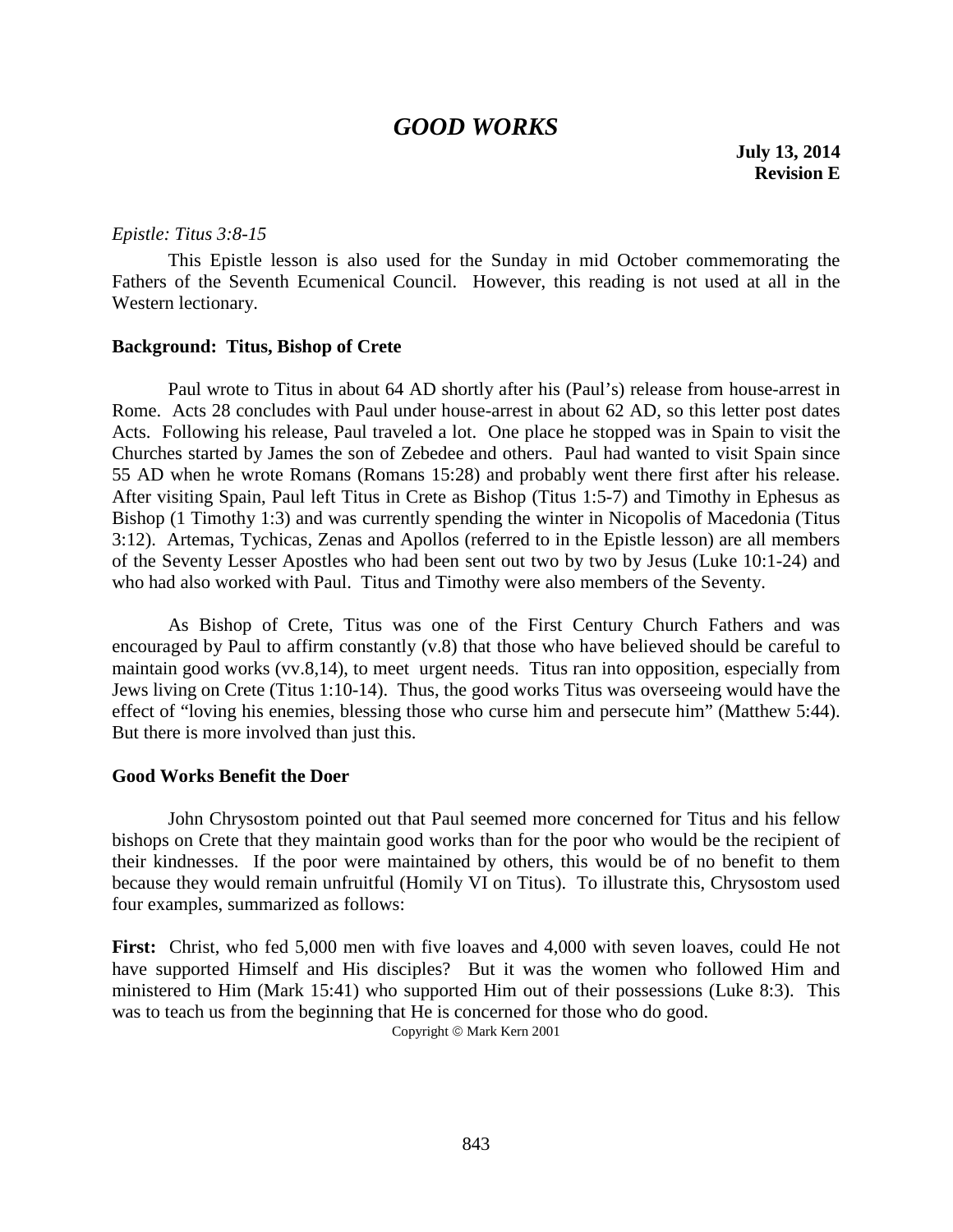**Second:** Could not Paul, who supported others by his own hands, have maintained himself without assistance from others? Yet he received and requested aid during his house-arrest in Rome. His reason for it is stated: "Not that I seek the gift, but I seek the fruit that abounds to your account" (Philippians 4:10-17).

**Third:** At the beginning also, when men sold all their possessions and laid the money at the Apostles' feet (Acts 4:37), the Apostles were more concerned for them than for those who received their alms. For if their concern had only been that the poor might by any means be relieved, they would not have judged so severely the sin of Ananias and Sapphira when they kept back (part of) their money (Acts 5:1-11).

Fourth: Paul charged the Corinthians not to give grudgingly or of necessity (2 Corinthians 9:7). Does this mean Paul is discouraging them from giving? No; he is addressing not the gift or the one who receives the gift but the benefit and the good it does to the giver. To be a cheerful giver takes faith. As John Chrysostom said, "...Many persons are afraid to give alms, saying, 'Lest perchance I become poor; lest perchance I need aid from others'". To give when one expects a return is an investment; even tax collectors do that! To give without expecting a return is being god-like. "If one is doing work of virtue, and yet all that is done is of necessity, it is shorn of its reward; with reason also Paul labors at this point." (Homily XIX on 2 Corinthians 9).

The way this relates to Titus and the Bishops of Crete, Chrysostom explains, is that riches are an impediment. Therefore he commands them to be given to the poor, instructing the soul to be pitiful and merciful, to despise wealth and to flee from covetousness. According to Chrysostom, nothing is so strong and powerful to extinguish the fire of our sins as almsgiving. This is why Daniel counseled King Nebuchadnezzar to "break away from his sins by doing righteousness and from his iniquities by showing mercy to the poor" (Daniel 4:27). This is also why Christ said to the rich young ruler "sell all that you have and distribute to the poor...and come follow Me" (Luke 18:22).

Chrysostom continues that almsgiving is the mother of love, where love is the characteristic of Christianity and is greater than all miracles (1 Corinthians 13). Almsgiving is the medicine of our sins, the cleansing of the filth of our souls, the ladder fixed to heaven; it binds together the Body of Christ (Homily vi on Titus 3). In the early church where everyone sold what they had and laid the proceeds at the Apostles' feet, "they were one heart and one soul" (Acts 4:32), "and grace was upon them all" (Acts 4:33).

# **What are Good Works?**

**Salvation by Grace:** In the verses preceding our Epistle lesson, Paul gives a brief summary of salvation by Grace. From Titus 3:4-7, Paul said that when the kindness and love of God appeared:

- He saved us according to His mercy
- Not by works of righteousness
- Through the washing of regeneration (i.e. *baptism*)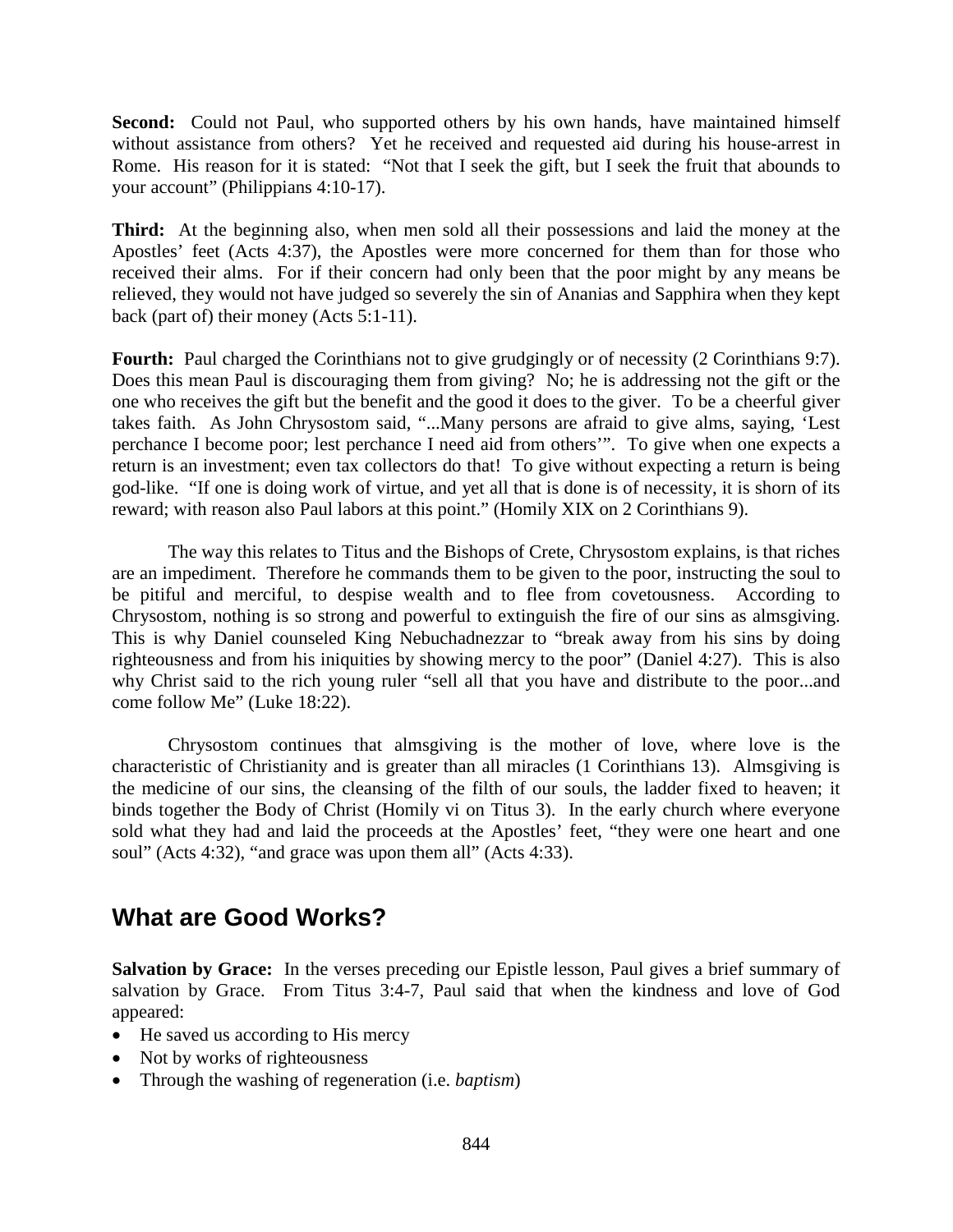- And the renewing of the Holy Spirit (In the Orthodox church, this is known as *chrismation*)
- We are justified by His Grace
- And become heirs according to the hope of eternal life.

This reading from Titus 3:4-7 is also used in the Eastern lectionary for Epiphany (or Theophany, q.v.) and is covered there in more detail. Today's Epistle lesson can be understood as the other side of the coin, much the same as James, the Lord's brother (and bishop of Jerusalem for 30 years) wrote that faith is perfected by works and faith without works is dead (James 2:22-26).

The faith-works issue became very clouded during the Protestant Reformation. The Roman Catholic Church, following the teachings of Augustine on "original sin", sold indulgences to remove the penalty of sin in Purgatory. In reaction to this emphasis on "works", an Augustinian monk named Martin Luther, proclaimed justification by faith alone. Luther had problems with the Epistle of James and referred to it as "a right strawy epistle" (a reference to 1 Corinthians 3:12), since James seemed to him to emphasize works over faith. Luther retained Augustine's concept of "original sin", however.

In Orthodoxy, "original sin" is a heretical concept. Man inherited Adam's mortality and corruption, and hence the passions and a propensity to sin. But Adam's sin in the Garden was his, not ours. Men can refuse to sin and thus live a holy life. "Original sin" says that men are born guilty. Because of the doctrine of "original sin", the Roman Catholic Church also had to add "the Immaculate Conception" of the Virgin Mary so that she could qualify in terms of personal holiness to give birth to the Son of God. Otherwise the Son of God would have been born with original sin. An Immaculate Conception is impossible to justify from historical documents (see Appendix B). The Orthodox view is that the Virgin Mary is a very good example of faith being perfected by works (James 2:22), that she received a great deal of grace (Luke 1:28), and that she achieved a considerable measure of holiness as a result.

**Good Works in Perspective:** Good works are mentioned throughout the Scriptures and have greater dimensions than many people think. For example, some statements regarding good works:

- Jesus' good works came from His Father (John 10:30-32; John 5:17)
- We are His workmanship, created for good works which God prepared beforehand (Ephesians 2:10)
- The first step toward good works: believe that the Father sent Jesus (John 6:27-29), which is where our works come from.
- All Scripture is given that the man of God may be equipped for every good work (2 Timothy 3:16-17).
- We must work the works of the Father while it is day; the night is coming when no one can work (John 9:4).

**All Works Will be Rewarded:** All men will be judged on their works, not on their faith per se (Matthew 25:31-45; compare Matthew 7:20-23). As Paul said: "Glory, honor and peace to everyone who works what is good" (Romans 2:10). For more discussion on this, see the Sunday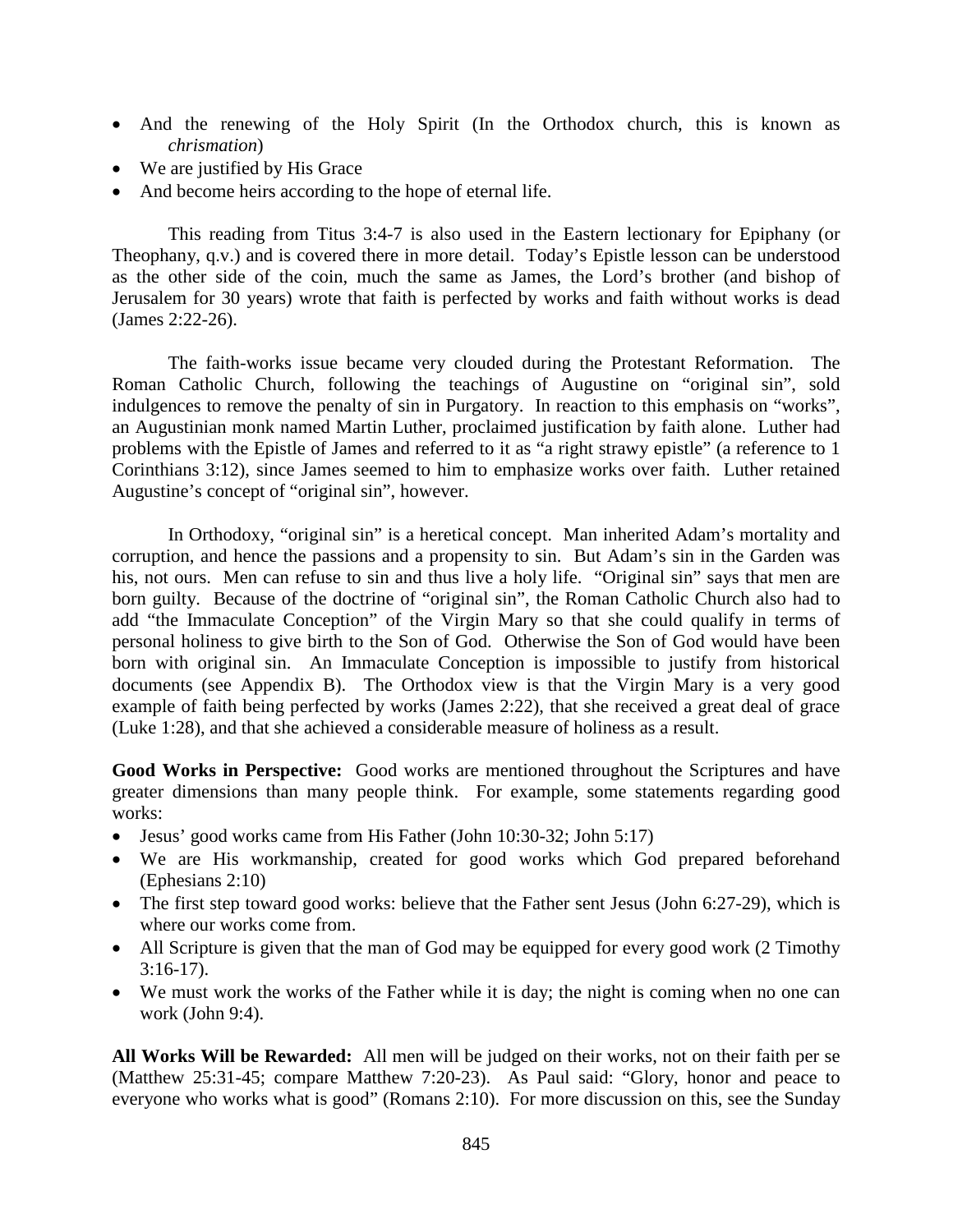of the Last Judgment (2 Sundays before Lent). For a related discussion on dead works, see the Epistle lesson for the 5th Sunday of Lent.

When the Lord returns, the dead will be judged according to the Book of Life (those saved by Grace) and according to the books that recorded their works (Revelation 20:12-13). By our deeds, we treasure up for ourselves either indignation, wrath, tribulation and anguish (Romans 2:8), or glory, honor, and immortality (Romans 2:7). In this regard, we are encouraged to bear one another's burdens and to examine our own works (Galatians 6:2-4). The central feature of our works is that we are to be holy as our Father in heaven is holy. Since we will be judged by our works, we conduct ourselves in the fear of God (1 Peter 1:15-17). Judgment of one's works was not limited to the New Testament. The Lord put man on notice way back that He searches the heart and rewards according to deeds (Jeremiah 17:9-10).

**Descriptions of Good Works:** Descriptions of good works in the Scriptures focus on doing the will of God, since that's what we were created for. Some good works mentioned specifically by Peter are abstaining from fleshly lusts (passions), having honorable conduct and submitting to every human ordinance. Doing good as such puts to silence the ignorance of foolish men (1 Peter 2:11-16).

Good works vary according to one's position in life where different people have different hurdles to overcome. For example, in Table I, good works are mentioned as characteristics for different people (Titus 2:1-10):

It is the Grace of God behind all this teaching us to deny ungodliness and worldly lust and to live self-controlled, righteously and godly. The purpose is that His own special people might be purified, zealous for good works (Titus 2:11-15). Finally he adds good works such as (Titus 3:1-2):

> speaking evil (Gk *blasphemes*) of no one being peaceable and gentle showing all humility to all men

For those who are wealthy, Paul exhorts them to avoid being stuck-up and setting their hope in their wealth, but instead to become rich in good works by being good at giving and by being generous (1 Timothy 6:17-18).

All the above examples of good works have to do more with a person's character than with his quotas. Much more emphasis is placed on righteous living than on save-the-world programs.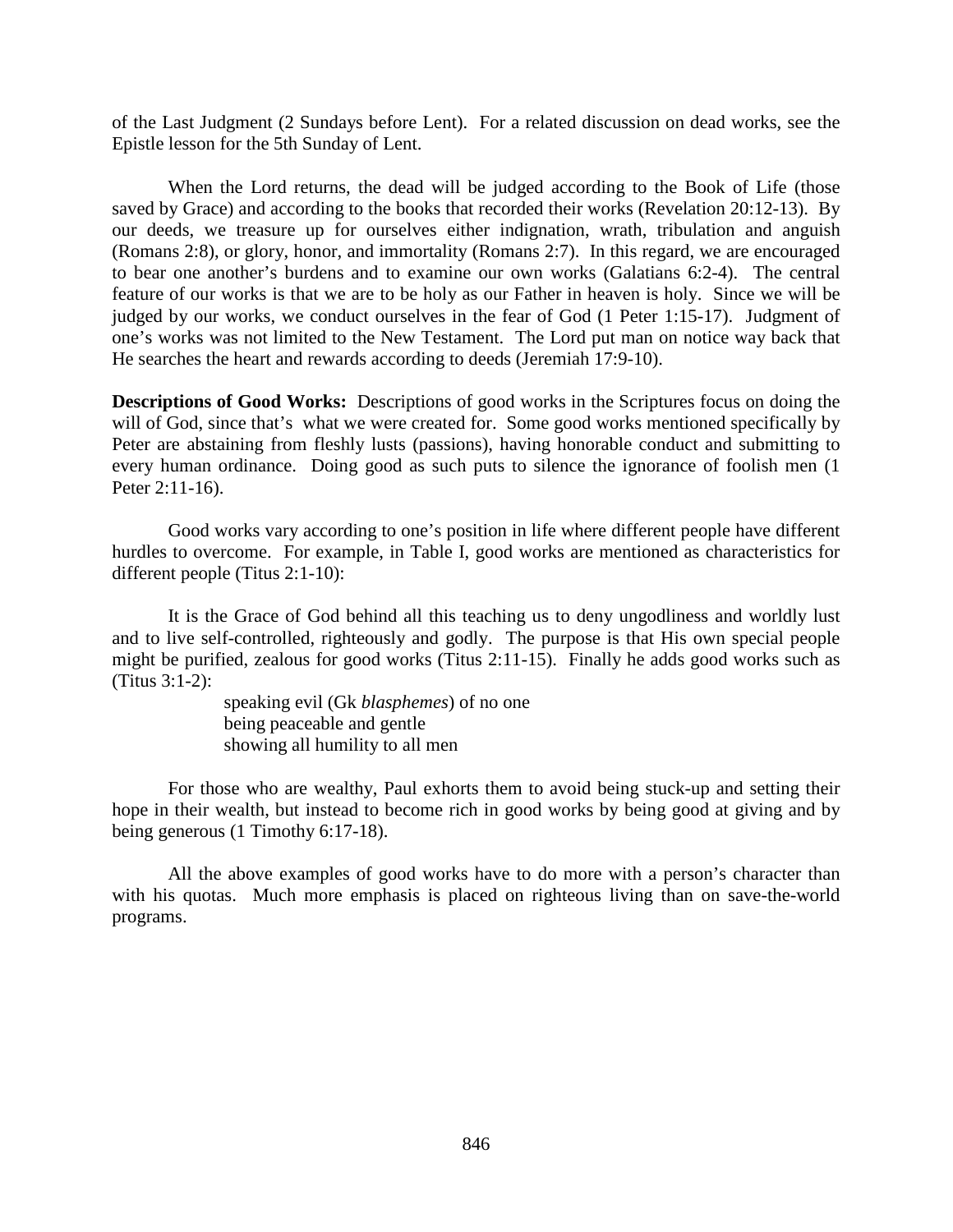| older men:   | be sober                                         |
|--------------|--------------------------------------------------|
|              |                                                  |
|              | be venerable or honorable                        |
|              | be self-controlled                               |
|              | be sound in: faith, love $\&$ patience           |
| older women: | be reverent (or conspicuously sacred)            |
|              | not slanderers (Gk <i>diabolos</i> )             |
|              | not heavy drinkers                               |
|              | make the young women self-controlled             |
| young men:   | be self-controlled                               |
|              | in teaching: be incorruptible, venerable, having |
|              | healthy faultless words                          |
|              | (i.e. cut out the trash talk)                    |
| young women: | love their husbands and their children           |
|              | be obedient to their husbands                    |
|              | be self-controlled                               |
|              | be chaste                                        |
|              | be homeworkers                                   |
| slaves:      | be obedient to masters                           |
|              | don't steal                                      |
|              | be perfectly honest                              |

## **TABLE III GOOD WORKS BY ONE'S POSITION IN LIFE**

### **Matters for Titus to Avoid**

Titus had worked with Paul for about 25 years at this point. He'd seen this in action and it made sense - especially as applied to his fellow bishops on Crete. On the other hand, Paul encouraged Titus to avoid foolish questioning, genealogies, strife and Legal disputes (Titus 3:9). Paul is referring here to the Jewish opposition since genealogies (tracing their roots back to Abraham) were very important in determining who was a Jew and who wasn't. Only a Jew with the proper genealogy could be a priest (descendant of Aaron) and records were kept in the Temple in Jerusalem to document this. This documentation was tapped by the Gospel writers Matthew and Luke to show Jesus was the Son of David (Matthew 1:1ff; Luke 3:23ff). With the destruction of the Temple in 70 AD, these records were lost.

For the Lord, who looks on the heart, genealogies were not that important. Speaking to the Pharisees and Sadducees, John the Baptist declared that God could raise up children of Abraham from the stones along the river bank (Matthew 3:9). Speaking to the same group, the Lord said that they were neither children of Abraham nor children of God because they didn't do what Abraham did or what God said (John 8:37-42).

The legal disputes Paul referred to were probably interpretations of the Mosaic Law and amplified by Jewish tradition. For example, Jesus had a dispute with the scribes and Pharisees over the washing of hands before eating bread (Matthew 15:1-20). Jewish tradition specified